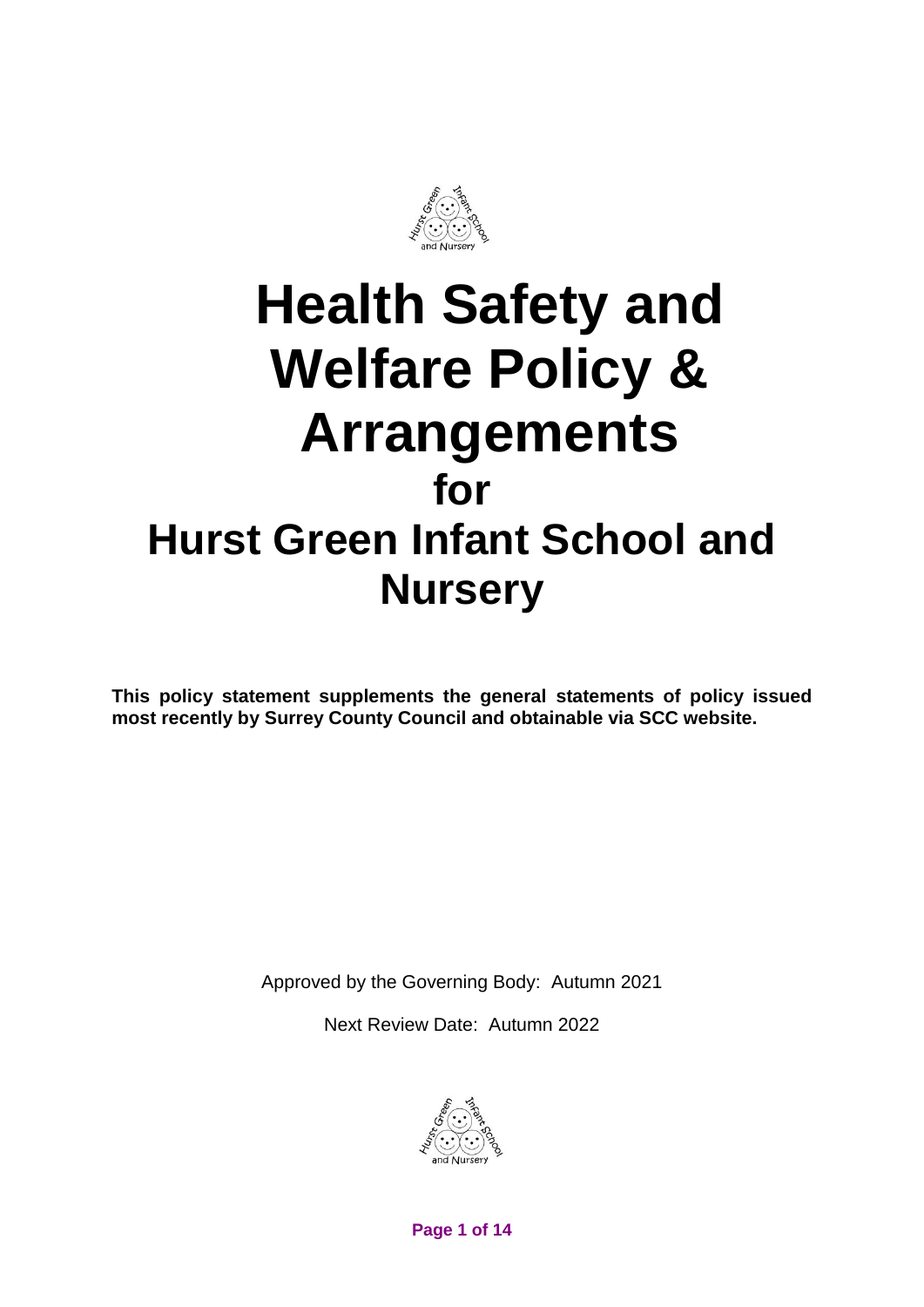# **Health Safety & Welfare Policy & Arrangements For**

**Hurst Green Infant School and Nursery**

- Part 1: Statement of General Policy on Health, Safety and Welfare
- Part 2: Organisation and Responsibilities for Health, Safety and Welfare
- Part 3: Arrangements and Procedures for Health, Safety and Welfare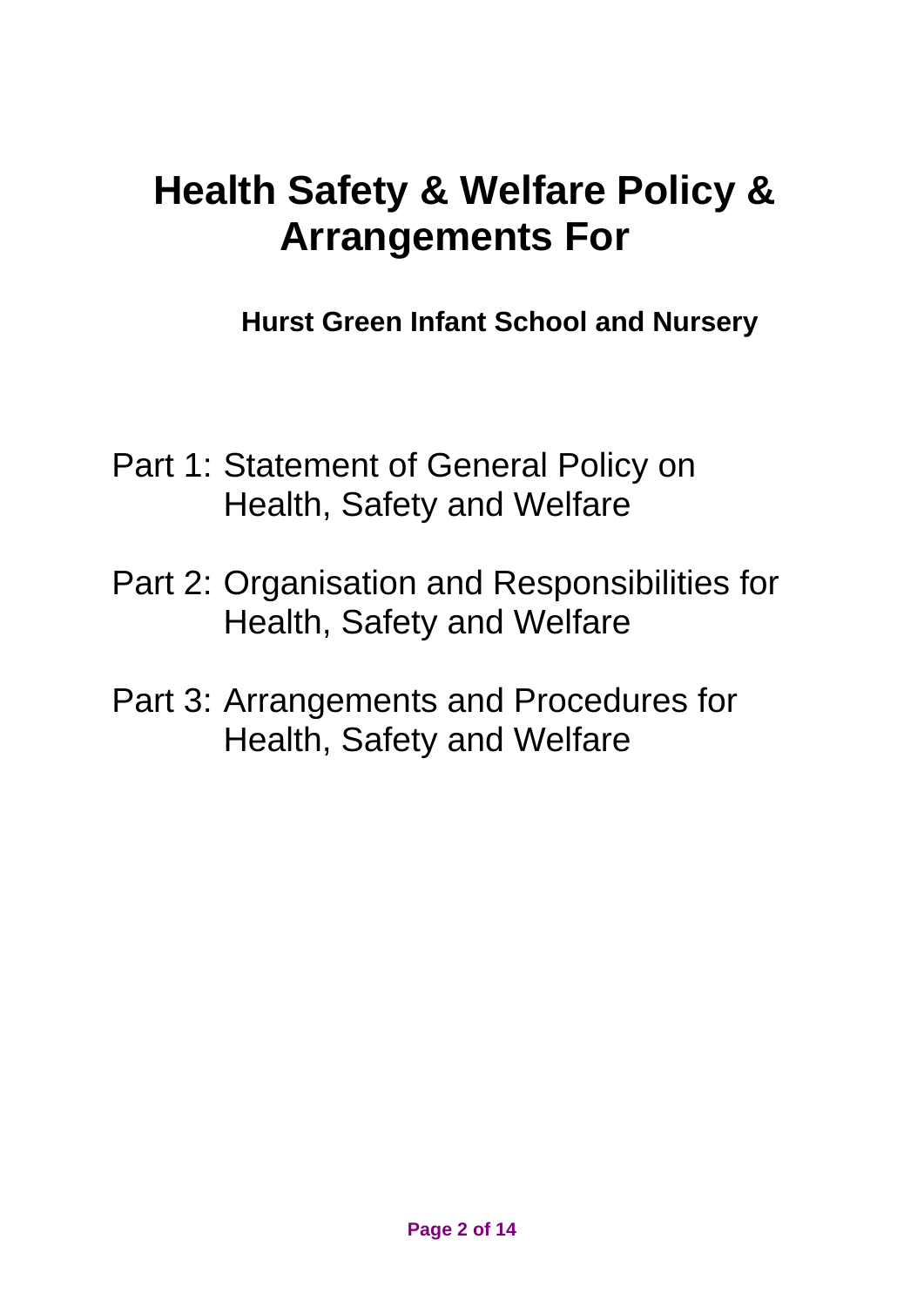# **Part 1: Statement of General Policy on Health, Safety and Welfare**

1. The Governing Body and Head Teacher of Hurst Green Infant School and Nursery:

- Recognise and accept their responsibilities to provide a safe and healthy working environment for all employees, students and visitors,
- Act in accordance with the general health and safety (H&S) policy of Surrey County Council.
- Require all managers, in the school community, to act in accordance with SCC/School H&S policy and procedures, and require the same of persons that they supervise and for whom they take responsibility.
- 2. The Governing Body and Head Teacher will provide, as necessary, policy, procedures, arrangements and supervision, sufficient to ensure compliance with all relevant H&S legislation, and will, so far as is reasonably practicable ensure:
	- A school/workplace in a safe condition.
	- A safe working environment.
	- Safe systems of work.
	- Safe plant and equipment.
	- Safe access and egress to all areas of the school.
	- The safety of articles and substances for use at work and in school.
	- Sufficient instruction and training supervision
- 3. In support of the above, the Governing Body and Head Teacher will ensure an adequate process for all necessary risk assessments for the school to be carried out and communicated to all relevant persons, and for the significant findings to be properly incorporated into the school's H&S procedures.

Katherine Saunders, Chair of Governors  $\vert \ \vert$  Sarah George, Head Teacher

Date: 4 October 2021 Date: 4 October 2021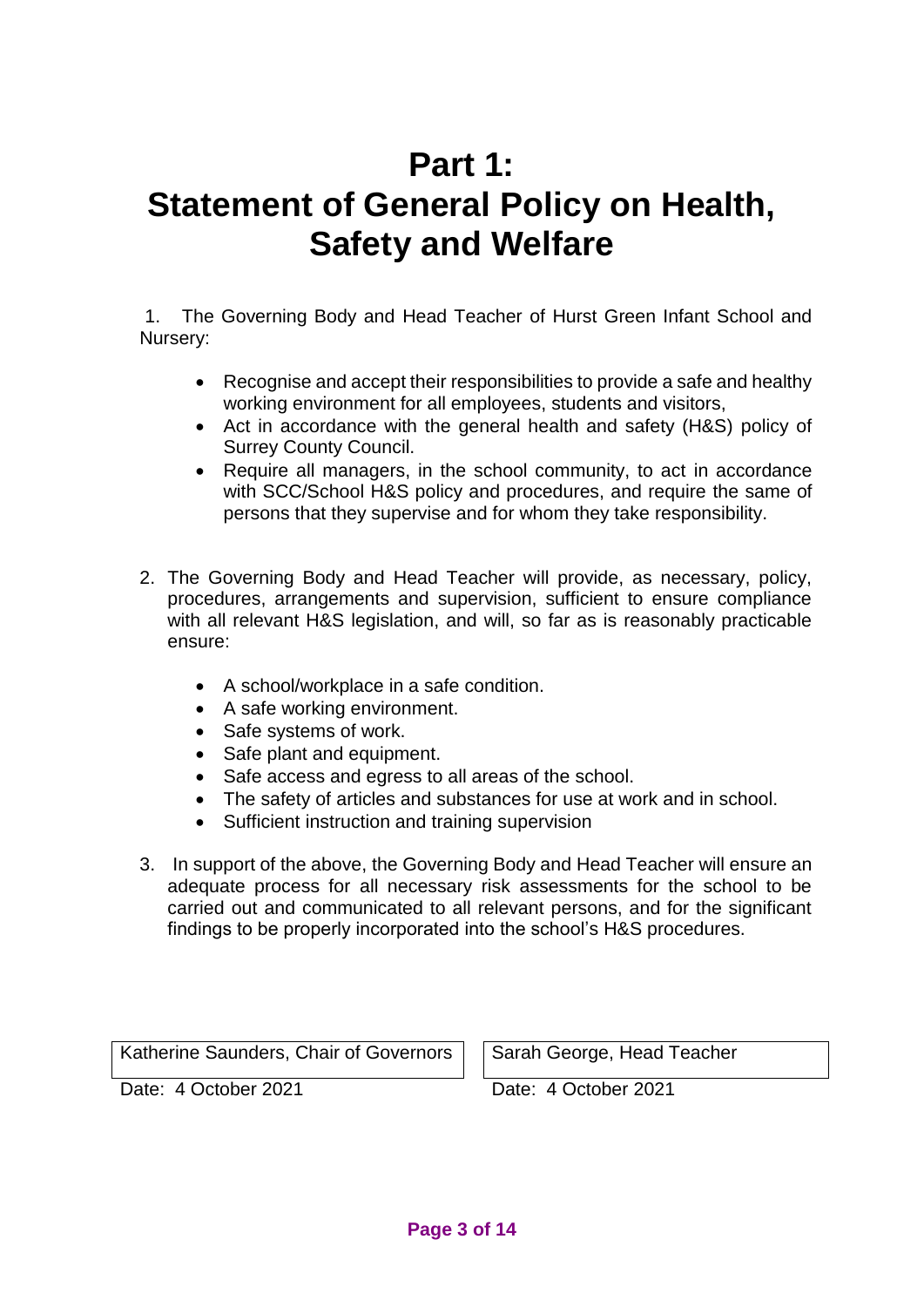# **Part 2: Organisation and Responsibilities for Health, Safety and Welfare**

The following H&S organisational structure, and roles and responsibilities are approved by the Governing Body and Head Teacher of Hurst Green School.

# **1. The Governing Body**

The Governing Body approves the H&S Policy of the school and monitors its successful implementation. The Governing Body further ensures, as administrators of the school's delegated budget that sufficient and appropriate resources are allocated to implement the H&S Policies. The Governing Body will specifically:

- 1.1 Include Health and safety targets in the School Development Plan. Targets may include,
	- Provision of facilities for health and safety purposes.
	- Reductions in accidents/incidents.
	- Training for governors/staff, and
	- Revision of policy/procedure
- 1.2 Nominate a Governor (H&S), Peter Fawson, as an H&S link between the Governing Body and the wider school community, who will keep up to date with school H&S initiatives and inform the Governing Body accordingly.
- 1.3 Be informed and updated of Surrey County Council's H&S Policy, and receive advice and support from relevant Officers of SCC or Advisers acting on SCC behalf.
- 1.4 Ensure that H&S is an agenda item on Governing Body termly meetings, and receive a termly H&S report from the Head Teacher at this time. This report should include information on,
	- Progress of the H&S targets in the SDP.
	- Accident/incident analysis
	- Relevant H&S information received from SCC or its Advisers.
	- Suggestion on future H&S initiatives.
- 1.5 Facilitate any necessary review of the school's H&S policy and procedure as may become apparent via the strategies above.
- 1.6 Consult with staff on H&S issues, and agree H&S procedure.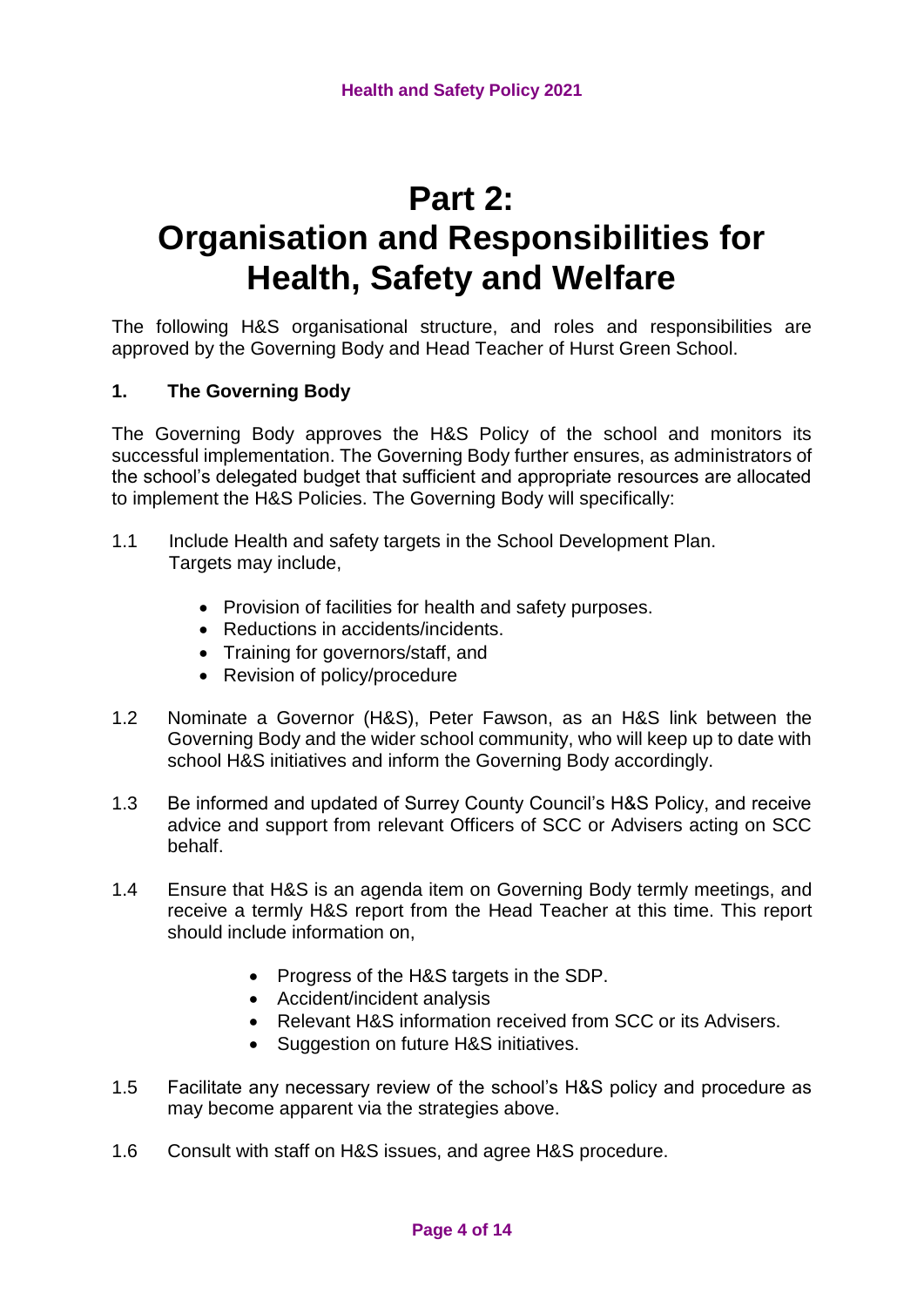# **2. Head Teacher**

As the Senior Manager for the premises, and of all on & off site school related activities, the Head Teacher is responsible for the day to day management of H&S. The Head Teacher will advise SCC/Governors of any H&S issue where their support or intervention, either via system or finance, is necessary & appropriate in order to effect the requirements of this policy. In particular the Head Teacher will ensure that:

- 2.1 The contents of this policy are brought to the attention of all relevant persons.
- 2.2 A process for risk assessments is applied within the school, and that:
	- All appropriate areas/activities are covered
	- Appropriate control measures are implemented, and that
	- Assessments are monitored and reviewed as necessary.
- 2.3 There is a management system for monitoring the effectiveness of health and safety arrangements, which form part of this policy.
- 2.4 Appropriate staffing levels for safe supervision are in place.
- 2.5 An adequate schedule of inspection & maintenance is in place to ensure a place of work in a safe condition and a safe working environment. Inspection and maintenance will include:
	- The fabric of the building.
	- Play equipment.
	- Fire appliances.
	- Boiler/heating systems.
	- Portable electrical appliances.
	- Water systems.
	- First Aid/medical facility and equipment.
	- Premises staff equipment.
	- Curriculum specific e.g. sports equipment.
- 2.6 An adequate needs analysis of H&S training is undertaken for schools staff, and

 sufficient resources are put in place to ensure appropriate training is carried out. Appropriate training may include:

- Head Teacher H&S awareness
- H&S Induction training (all new and temporary staff)
- Emergency/Fire Training for the whole school community.
- First Aid
- Risk Assessment
- H&S Coordinator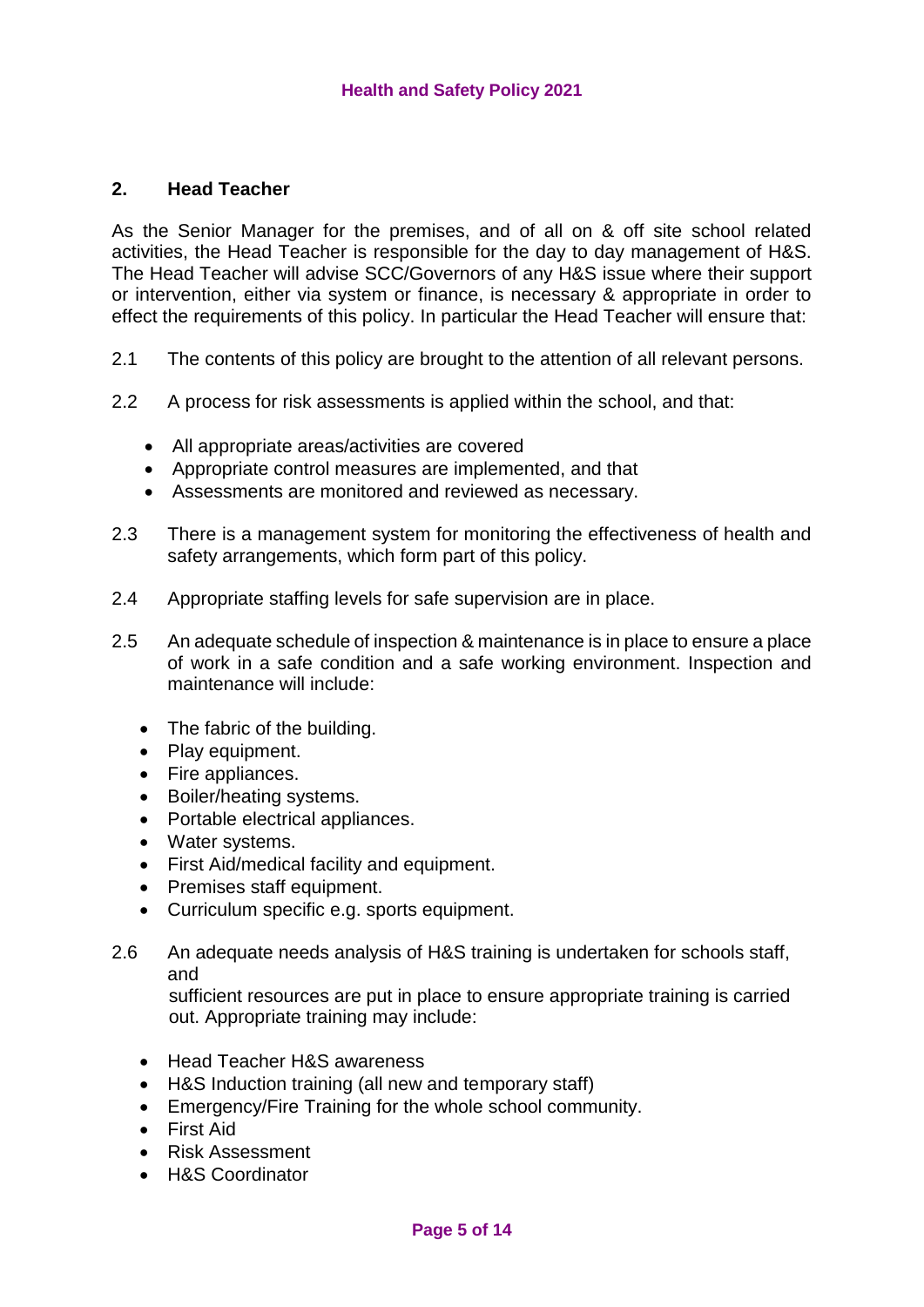- Lifting and Handling
- Working at heights,

and any further specific H&S training identified by the training needs analysis as being necessary and appropriate.

- 2.7 Adequate and easily retrievable health and safety training records are available and up to date.
- 2.8 The school secures and maintains an arrangement for obtaining competent H&S advice as required by the management of H&S regulations.
- 2.9 A termly H&S report is provided to Governors.
- 2.10 The school cooperates and participates in the County's H&S monitoring arrangements.
- 2.11 A school's Educational Visits Co-ordinator is appointed and trained accordingly.
- 2.12 Contractors (including catering, cleaning and grounds staff) and other authorised visitors to the school are appropriately managed and monitored.
- 2.13 Appropriate procedures are in place for the reporting, recording, investigation and follow-up of accident and incidents.
- 2.14 Emergency/Fire arrangements are formulated and reviewed as necessary and tested at least termly.
- 2.15 The fire risk assessment is updated annually and/or whenever significant changes or building works might affect the means of escape.
- 2.16 An appropriate Deputy is suitably instructed to take day to day responsibility for H&S in the absence of the Head Teacher.

The Head Teacher may delegate functions to other or single members of staff (e.g. an H&S Coordinator) who may be tasked with the H&S administrative arrangements for ensuring the above responsibilities are complied with. The Head Teacher will in any event retain the overall responsibility for ensuring that these responsibilities are carried out.

# **3. In the Absence of the Head Teacher**

A designated teacher, nominated to cover for the Head Teacher during an absence, will take on the above responsibilities in the absence of the Head Teacher.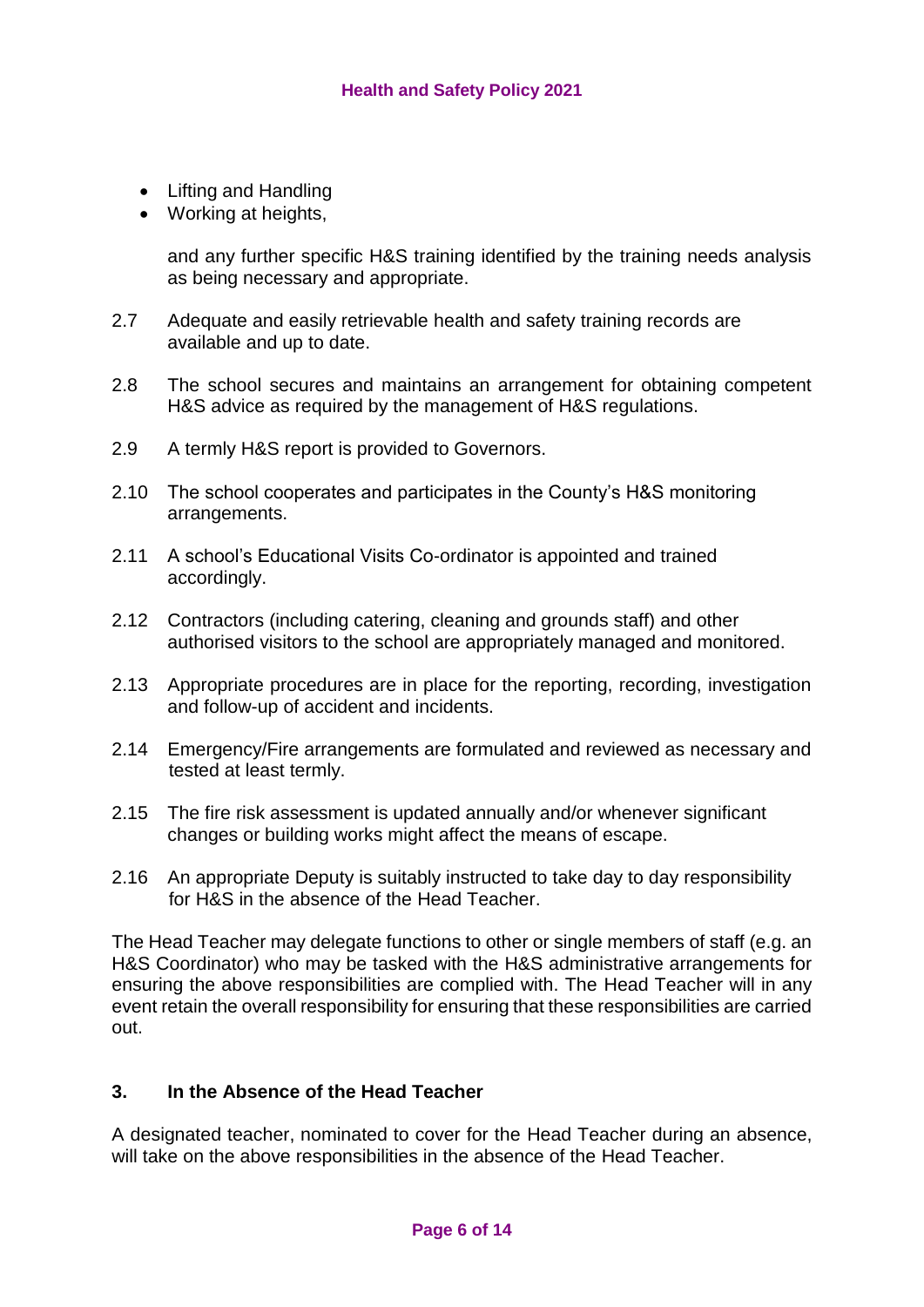# **4. Teaching Staff** [Including supply]

Teaching staff are responsible for the H&S of all pupils under their control and in particular must ensure:

- 4.1 Effective and appropriate supervision of the pupils that they are supervising.
- 4.2 That appropriate safety instructions are given to all pupils prior to commencing practical sessions.
- 4.3 That they are conversant with the school's H&S policy and any arrangements specific to their own department.
- 4.4 They know the emergency procedures.
- 4.5 Where relevant, that all personal protective equipment is suitable and in good condition prior to issue.
- 4.6 That, where relevant, safety devices are in good condition and are used in accordance with good practice.
- 4.7 That they report any defective equipment to the relevant person.
- 4.8 All accidents and incidents are reported and reviewed or investigated.

# **5 Senior Midday Supervisor**

The Senior Midday Supervisor is responsible to the Head Teacher for ensuring the application of this policy within the individual area that she controls. In particular she will ensure that:

- 5.1 The school's risk assessment process is applied within their area and that control measures are implemented in accordance with the assessment and monitored and reviewed accordingly.
- 5.2 All accidents and incidents occurring within their areas are reported, recorded & investigated in accordance with the school's procedure.
- 5.3 All persons they manage, or are responsible for, are aware of their specific roles in case of fire emergency.
- 5.4 Any equipment/appliance which has been identified as being unsafe is removed from service.
- 5.5 H&S inspections are carried out within their areas of responsibility within a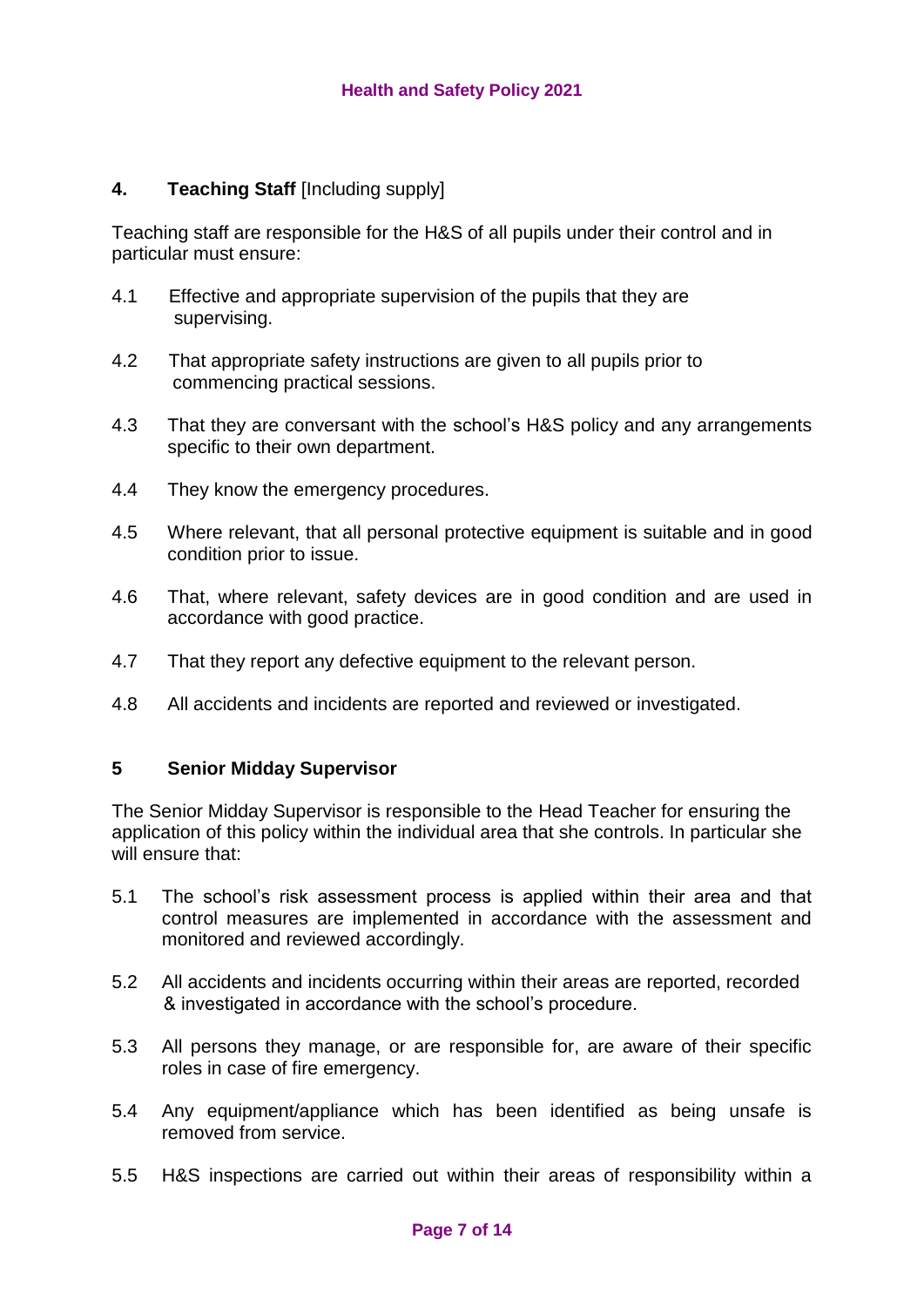timescale agreed with the Head Teacher, and a report to the Head Teacher is provided where necessary.

- 5.6 The H&S training needs of staff are identified and the Head Teacher informed accordingly.
- 5.7 Staff are properly consulted on any matters that may affect their health or safety whilst at work.
- 5.8 New, transferred and temporary staff receive appropriate H&S induction training.
- 5.9 First aid provision is adequate.
- 5.10 Pupils are given relevant H&S information and instruction.

# **6. Caretaker**

The Caretaker is responsible to the Head Teacher/School Business Manager, and in particular will ensure:

- 6.1 The removal from service of any item of furniture, apparatus or equipment which has been identified as unsafe.
- 6.2 That any identified hazard is appropriately removed, isolated or contained as necessary to prevent danger.
- 6.3 That periodic H&S inspections are carried out at a timescale agreed by the Head Teacher, paying particular attention to the building structure, services, access to/egress from the school, and the main circulation areas. (These may be carried out with others such as governors, H&S co-ordinator etc)
- 6.4 That persons they supervise only undertake work for which they are competent.
- 6.5 That all staff work in accordance with safe working practices issued by the school, the County Council etc.

# **7. Health and Safety Co-ordinator**

The Head Teacher nominates the School Business Manager to act as Health & Safety Coordinator to carry out H&S functions and maintain an overview of the H&S organisation & management of the school, and report to the Head Teacher accordingly. Specific functions of the H&S Coordinator include:

7.1 Having an overview of the school's H&S Policy and Arrangements, bringing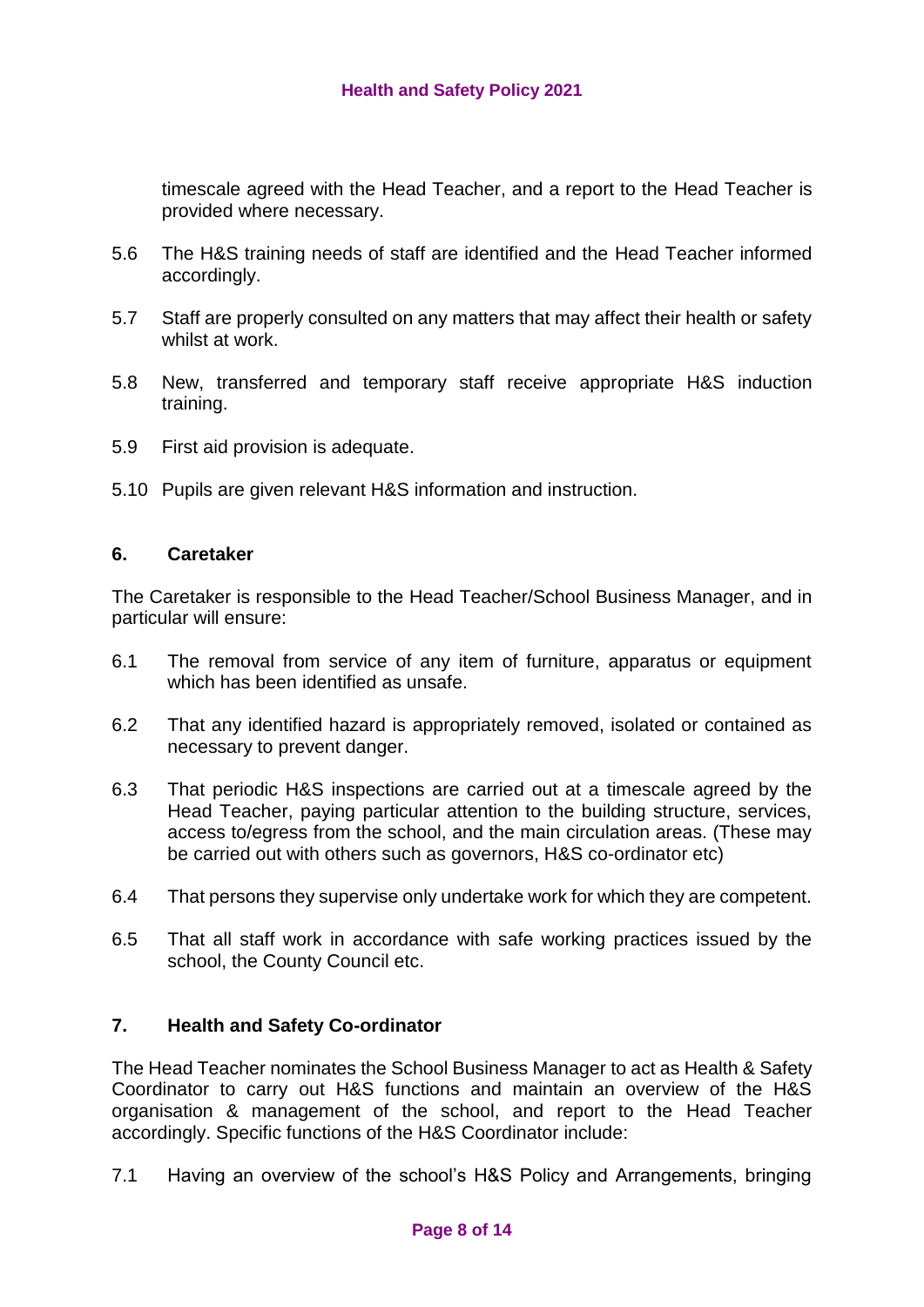amendments to the attention of the Head Teacher where necessary.

- 7.2 Overseeing & supporting the school's Risk Assessment/Risk Management process and advising the Head Teacher of any deficiencies.
- 7.3 Carrying out, with the Head Teacher and others as appropriate, the school's accident/incident recording, reporting, and investigation arrangements.
- 7.4 Ensuring that termly evacuation drills and weekly fire alarm tests are carried out.
- 7.5 Advising the Head Teacher and/or County Council of any defect in the state of repair of the building or its surrounds which is identified as being unsafe, and take whatever local action is necessary to minimise the risk until repairs can be arranged.
- 7.6 Arranging for the repair, replacement or removal of any item of furniture or equipment which has been identified as unsafe.
- 7.7 Co-ordinating regular health and safety inspections, ensuring all areas of the establishment and all activities are covered.
- 7.8 Reporting to the Head Teacher any situation which is unsafe or hazardous to health and which cannot be remedied from readily available resources.
- 7.9 Liaising with and monitoring, as far as is reasonably practicable, the activities of contractors (including catering, cleaning and grounds staff) visitors and others on the site to ensure that any risks to the health and safety of staff and others are kept to a minimum.

# **8. All Employees** [including temporary & volunteers]

All employees are required to take care of their own safety and health whilst at work and that of others who may be affected by their actions.

Employees must also co-operate with the management of the school to ensure that all parties comply with their H&S responsibilities. In particular all employees must:

- 8.1 Participate in the school's risk assessment process and comply with findings.
- 8.2 Report any defects in the condition of the premises or equipment of which they become aware.
- 8.3 Report all accidents/Incidents in accordance with the school's procedure.
- 8.4 Be familiar with the procedure to be followed in the event of a fire/emergency.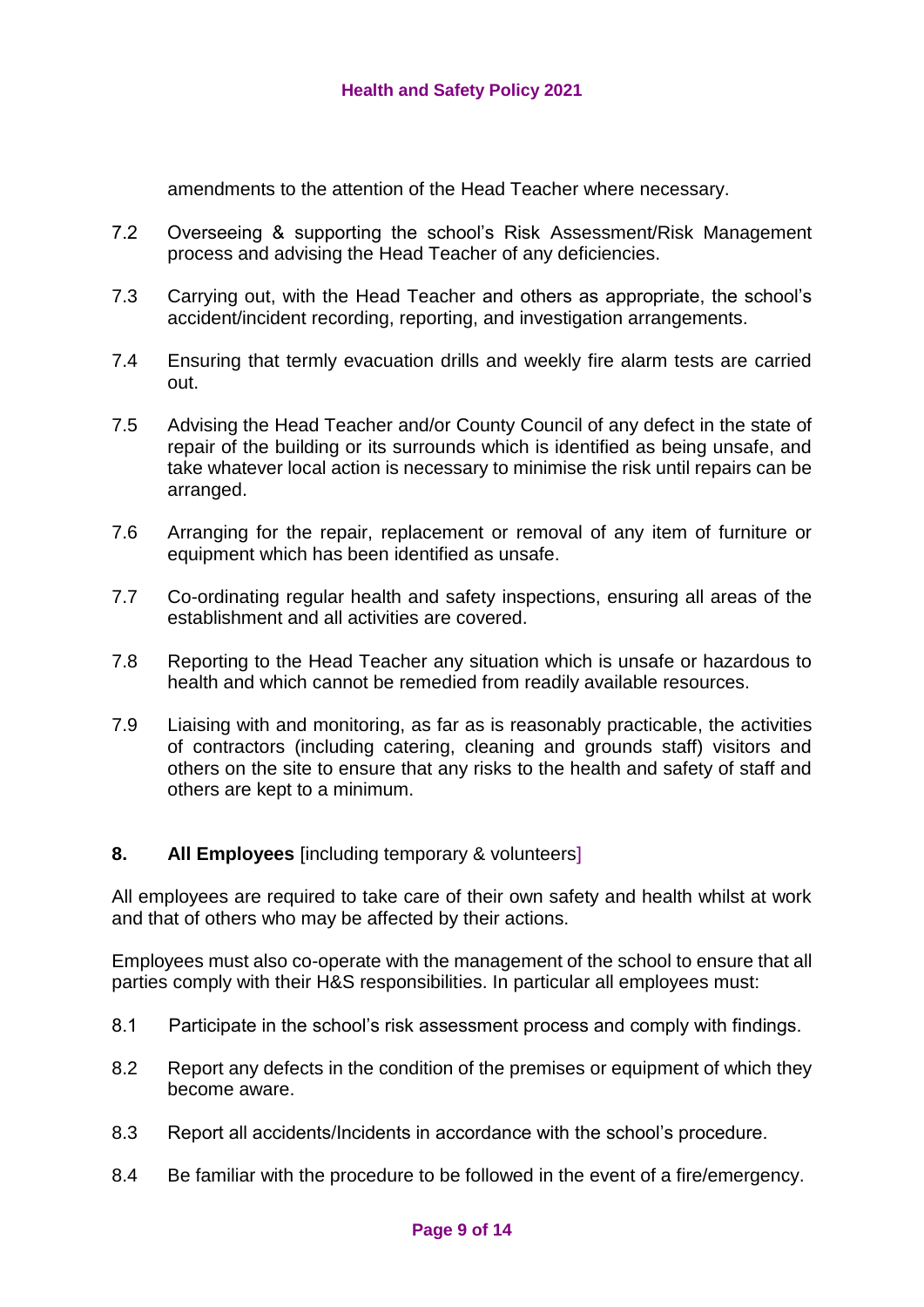- 8.5 Make use, where relevant, of personal protective equipment provided for safety or health reasons.
- 8.6 To follow all relevant codes of safe working practice and local rules.
- 8.7 To report any unsafe working practices to the H&S Co-ordinator.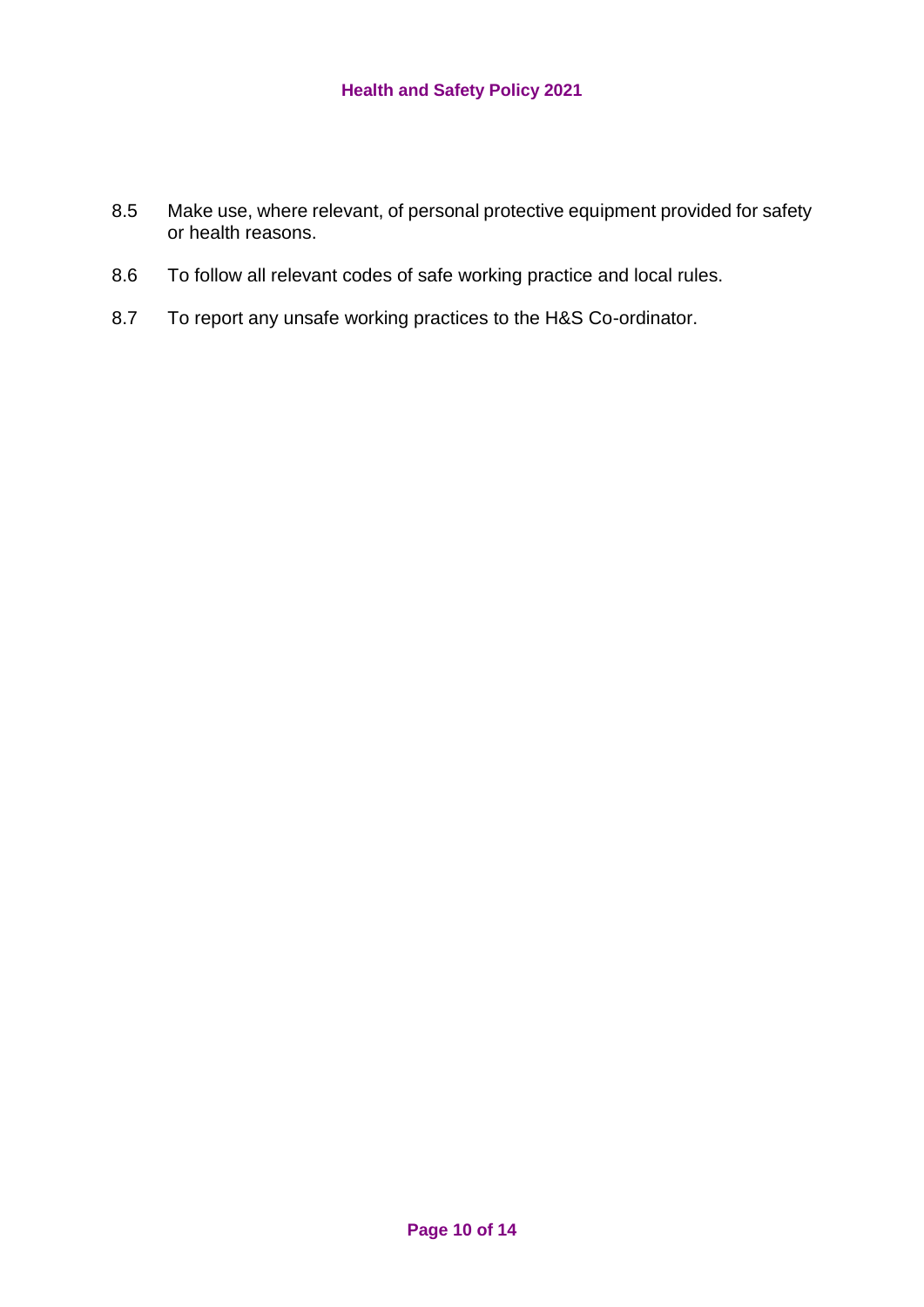# **Part 3: Arrangements and Procedures for Health, Safety and Welfare**

The following procedures and arrangements have been established within our school to eliminate or reduce health and safety risks to an acceptable level and to comply with minimum legal requirements:

# **1. Accident Reporting, Recording & Investigation**

Accidents are reported to the School Admin Assistant who is First Aid trained and administers first aid and/or seeks further medical advice or help as necessary. Serious Accidents are reported using the SCC provided on-line accident/ Incident reporting system.

# **2. Asbestos**

Asbestos Survey Record, Responsible Person: School Business Manager

Location of survey: - School Business Manager's Office

All contractors are given sight of the Asbestos survey prior to starting any work on the premises

All staff are made aware of the need to obtain approval from the Head Teacher and checking the survey prior to doing anything that might disturb the fabric of the building

Staff should report damage to asbestos materials immediately to the Head Teacher.

See Emergency Plan.

#### **3. Contractors**

Contractors are selected according to LA guidance. All contractors are expected to follow Health and Safety best practice.

# **4. Curriculum Safety**

Teaching staff are required to undertake written risk assessments for approval by the Head Teacher prior to commencing hazardous activities, for example taking pupils off-site.

For specific H&S guidelines refer to individual curriculum Policies – Science, Physical Activity including Physical Education, Sun Safety Policy*.*

# **5. Drugs & Medications**

The school follows the DfE and Surrey Guidelines on the administration of medicines outlined in the folder "Health and Medical Information" located in the School Office.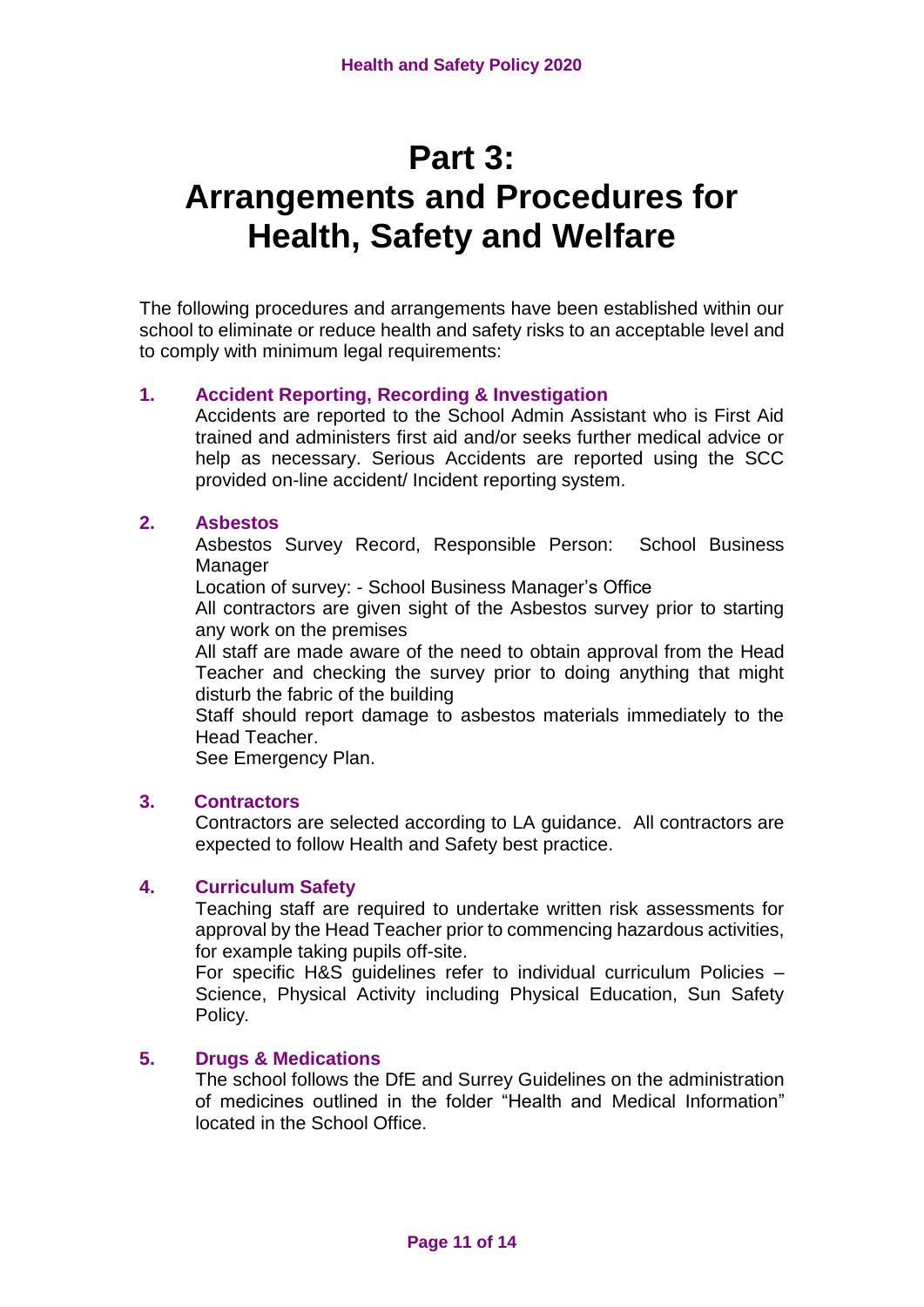# **6. Electrical Equipment** [fixed & portable]

Portable Electrical Equipment is inspected annually. Fixed Electrical Equipment is inspected every 5 years All staff are responsible for reporting malfunctioning or electrical unsafe equipment to the H&S Co-ordinator.

#### **7. Fire Precautions & Procedures (and other emergencies )**

Sarah George and Sophie Elliott are responsible for undertaking & reviewing fire risk assessment, frequency and arrangement of drills, procedures to be followed, staff training etc.

The Head Teacher, School Business Manager and Class Teachers are Fire Wardens

Procedures are outlined in the Fire Safety Policy and Procedures. See Fire Risk Assessment.

#### **8. First Aid**

Designated Emergency First Aiders at Work are: Sophie Elliott – School Business Manager Dawn Smith & Heloise Dennehy – School Admin Assistants Paediatric First Aiders are: Clara Smith – Teacher Abbie Holliman – Forest School Leader & Teaching Assistant Dawn Smith & Heloise Dennehy – School Admin Assistants Viv Timothy – Supply Teacher Other staff are trained in basic first aid.

## **9. Hazardous Substances**

See Risk Assessment

The Caretaker is responsible for ensuring that appropriate procedures are followed in relation to all hazardous substances used for maintenance / cleaning of the school site.

Hazardous substances should not be used for Curriculum purposes.

#### **10. Health and Safety Advice**

The school uses Strictly Education 4S and Surrey County Council to provide detailed health and safety advice.

#### **11. Housekeeping, cleaning & waste disposal**

The Caretaker is responsible for ensuring that the premises are kept clean, accumulation of rubbish is minimised, and safe working practices are followed.

**12. Handling & Lifting** See Risk Assessment

# *13.* **Jewellery**

See Staff Dress Code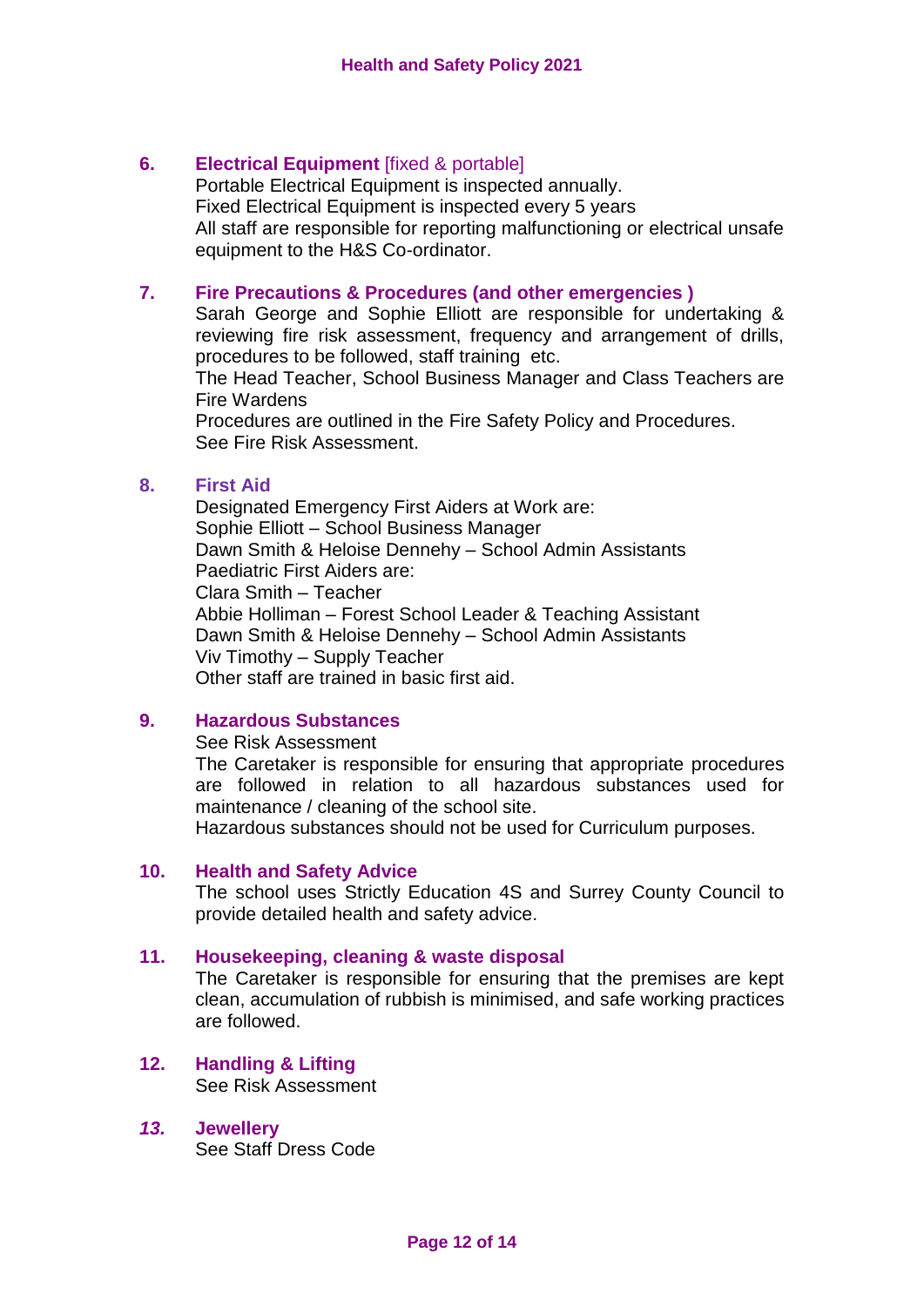# **14. Lettings/shared use of premises** See Lettings Policy

#### **15. Lone Working** See Risk Assessment / Lone Worker Policy

#### **16. Long Term Evacuation Plan** See Emergency Plan.

# **17. Maintenance / Inspection of Equipment**

Periodic Premises and Inspections are arranged by the School Business Manager according to requirements. The School Business Manager maintains a spreadsheet of these inspections and diarises them as appropriate.

Premises inspections are reviewed by Surrey as part of the Asset Management Planning Review Meeting.

# **18. Monitoring the Policy**

The Full Governing Body monitors the implementation of this policy, monitors accident reports / trends and complaints.

# **19. Reporting Defects**

Hazards should be reported by all members of staff as soon as they are noticed, to either the Head Teacher or School Business Manager and logged in the Caretaker's book in the School Business Manager's office.

#### **20. Risk Assessments**

The Head Teacher is responsible for ensuring RAs are undertaken, arrangements for undertaking special RAs (such as for staff who are pregnant or who have health problems), arrangements for periodic review of RAs.

#### **21. School Trips/ Off-Site Activities**

See Outdoor Education Policy Educational Visits Co-ordinator – Sarah George

# **22. Smoking**

Smoking is prohibited on the school site at all times.

# **23. Staff Consultation**

The Full Governing Body meets on a termly basis and includes the Head Teacher.

Staff are expected to raise issues of concern and make suggestions for health and safety improvements on an ongoing basis, either to the School Business Manager or the Head Teacher.